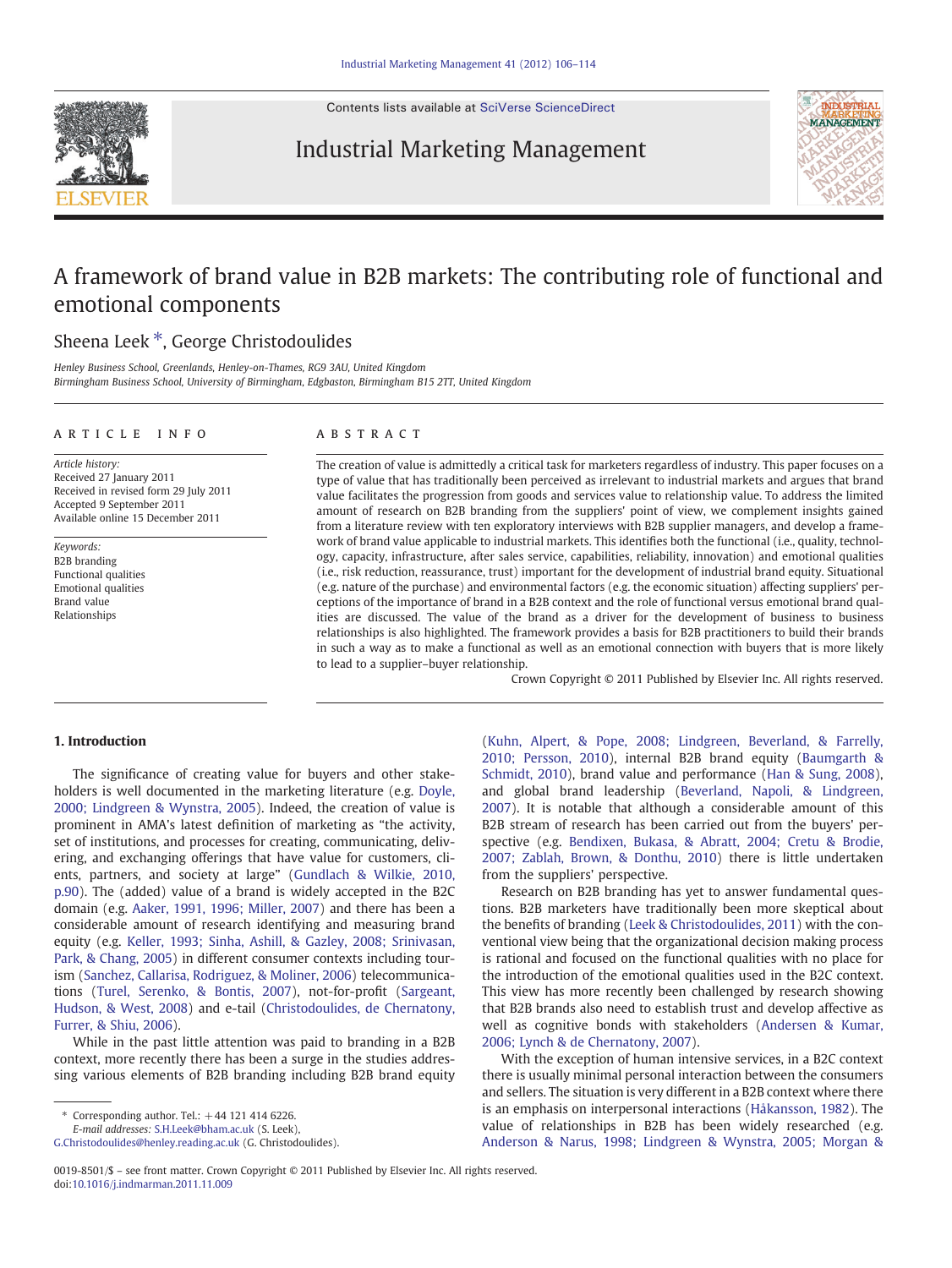[Hunt, 1994; Ravald & Grönroos, 1996; Ulaga, 2001; Ulaga & Eggert,](#page--1-0) [2006; Walter, Ritter, & Gemünden, 2001](#page--1-0)), however it remains unclear whether part of a B2B brand's value is driving the development of relationships.

While several criteria used during the process of organizational buying have been examined (e.g. [Bendixen et al., 2004; Mudambi,](#page--1-0) [Doyle, & Wong, 1997\)](#page--1-0) there is little research investigating how situational factors such as risk ([Bennett, Hartel, & McColl-Kennedy, 2005](#page--1-0)) influence the perceived value of B2B brands. Environmental factors outside of the organization may also affect the perceived value of a B2B brand. For example, a significant number of industrial organizations faced with the prospect of commoditization and increased lack of differentiation in their respective markets have deployed brand development strategies in an attempt to create a competitive advantage. This has led B2B brands such as IBM, Cisco, Oracle and Intel to be currently amongst the most valuable brands globally [\(Interbrand, 2010](#page--1-0)).

While other types of value including the value of goods and services and the value of buyer–seller relationships have been investigated extensively in the B2B marketing literature (for a review, see [Lindgreen & Wynstra, 2005\)](#page--1-0), brand value remains largely unexplored [\(Leek & Christodoulides, 2011\)](#page--1-0). We argue, in this paper, that brand value in a B2B context facilitates the progression from goods and services value, which is predominantly associated with functional benefits to relationship value, which is closely associated with emotional needs. Brand value encompasses the value of goods and services and also some added values (functional and emotional) resulting from the brand name.

The paper opens by reviewing the literature on brand equity, a concept developed to tap the added value endowed by the brand to the product ([Farquhar, 1989](#page--1-0)). We review relevant models and discuss the role of functional and emotional qualities and the importance of relationships in the creation of industrial brand equity. We then explain the methodology followed by the findings of the interviews with the B2B managers on the supplier side culminating in the presentation of a framework of brand value applicable to B2B markets.

### 2. Literature review

#### 2.1. Industrial brand equity

Brand equity is a concept developed in the 1980s to denote the added value given to the product by the brand ([Farquhar, 1989](#page--1-0)) or an intangible market-based relational asset that reflects bonds between firms and customers [\(Christodoulides & de Chernatony,](#page--1-0) [2010\)](#page--1-0). One of the most widely cited definitions of brand equity is from [Aaker \(1991\)](#page--1-0) who defines it as "a set of assets and liabilities linked to a brand, its name and symbol, that add to or subtract from the value provided by a product or service to a firm and/or that firm's customers" (p.15). This definition implies that brand value can be examined from two perspectives depending on the beneficiary of value who can be either the customer or the firm. Research on firm-based brand equity has focused mainly on placing a financial value on the asset, whereas customer-based brand equity has focused on customers' perceptions of the brand [\(Keller, 1993](#page--1-0)) and brand utility [\(Erdem & Swait, 1998](#page--1-0)). Within customer-based brand equity, it is notable that the large majority of studies have focused on consumer markets (e.g. [Pappu, Quester, & Cooksey, 2005; Yoo & Donthu,](#page--1-0) [2001\)](#page--1-0) and only little research has hitherto explored industrial brand equity ([Beidenbach & Marrell, 2010; Bendixen et al., 2004; Jensen &](#page--1-0) [Klastrup, 2008; Kuhn et al., 2008; van Riel, de Montagnes, &](#page--1-0) [Streukens, 2005; Zaichkowsky, Parlee, & Hill, 2010\)](#page--1-0). While a number of the studies in brand equity adopt the buyers' perspective (e.g. [Bendixen et al., 2004; Cretu & Brodie, 2007; Zablah et al., 2010\)](#page--1-0) it is necessary to also examine the suppliers' perspective to understand how B2B branding is perceived and being implemented.

Research has identified a number of benefits of industrial brand equity to the supplier company. Branding has been found to have a positive effect on the perceived quality of the product (Cretu & Brodie,. 2007). It provides the product with a unique identity and a consistent image [\(Michell, King, & Reast, 2001](#page--1-0)). A strong brand is more likely to be placed on a bid list and the demand enables the company to command a premium price ([Low & Blois, 2002; Michell et al., 2001;](#page--1-0) [Ohnemus, 2009; Wise & Zednickova, 2009](#page--1-0)). The increased demand for a strongly branded product is also likely to result in competitors' offerings being rejected [\(Low & Blois, 2002; Ohnemus, 2009\)](#page--1-0). Positive perceptions of a product's brand may lead to transferral of these evaluations to other product categories [\(Low & Blois, 2002; Ohnemus,](#page--1-0) [2009\)](#page--1-0). High brand equity can effectively act as a barrier to entry for other competitors [\(Michell et al., 2001\)](#page--1-0). Brand equity conveys a number of intangible benefits to buyers; it can increase both the buyer's confidence in [\(Michell et al., 2001](#page--1-0)) and their satisfaction with their purchase decision [\(Low & Blois, 2002\)](#page--1-0) and reduce the level of risk and uncertainty in the purchase decision [\(Bengtsson & Servais,](#page--1-0) [2005; Mudambi, 2002; Ohnemus, 2009\)](#page--1-0).

Although researchers of brand equity agree about its importance in industrial markets [\(Bendixen et al., 2004](#page--1-0)), research so far has produced mixed results regarding the composition and drivers of industrial brand equity. [Kuhn et al. \(2008\)](#page--1-0) tested the applicability of [Keller's \(2003\)](#page--1-0) consumer based brand equity pyramid in a B2B setting. [Keller's \(2003\)](#page--1-0) pyramid identifies six building blocks of brand equity that need to be achieved in a hierarchy of stages starting with salience, performance, imagery, customer judgments and feelings and ultimately brand resonance. Their findings highlighted a number of adjustments required to render [Keller's \(2003\)](#page--1-0) consumer based framework appropriate for industrial markets. Imagery, for instance, was replaced by supplier reputation in [Kuhn et al.'s \(2008\)](#page--1-0) revised model. It was suggested that, brand associations in B2B are predominantly focused on product performance features than on personality traits and values. They also concluded that the B2B purchase process is more rational than the B2C purchase process and emotions and feelings are not so relevant. This contradicts research which has found that in a B2C context brand relationships are determined by rational and emotional evaluations of the brand ([Jensen & Klastrup,](#page--1-0) [2008; Lynch & de Chernatony, 2007](#page--1-0)).

[Keller's \(2003\)](#page--1-0) "feelings" building block was replaced in Kuhn's (2008) model by salesforce relationships. Relationships with employees are more important in a B2B setting than in a B2C one. A substantial amount of research has been conducted in business to business marketing confirming the value of developing relationships with B2B buyers (e.g. [Ford, Håkansson, & Johanson, 1986;](#page--1-0) [Håkansson, 1982; Walter et al., 2001\)](#page--1-0). The nature of the link between the brand and the relationship with the buyer company needs to be determined.

### 2.2. Functional and emotional qualities of B2B brands

[Kuhn et al. \(2008\)](#page--1-0) state that value derived from a B2B brand is predominantly through the functional qualities of a product, the product performance features. It may also encompass other tangible features including the range of after sales service, the size of the supplier's profits and lead times ([Mudambi et al., 1997](#page--1-0)). This is linked to the idea that the purchasing process in the B2B context is more rational than emotional. In purchasing a product, buyers require tangible features that they can use to justify their purchase decision and the importance of product performance features has been confirmed by various studies (e.g. [Aaker, 1991; Abratt, 1986; Bendixen et al.,](#page--1-0) [2004\)](#page--1-0). However, while research is beginning to acknowledge that emotional qualities contribute to B2B brands, their relative importance in the creation of brand value remains elusive. [Jensen and](#page--1-0) [Klastrup \(2008\)](#page--1-0) have found that customer brand relationships (which they used as a proxy to measure brand equity) are determined